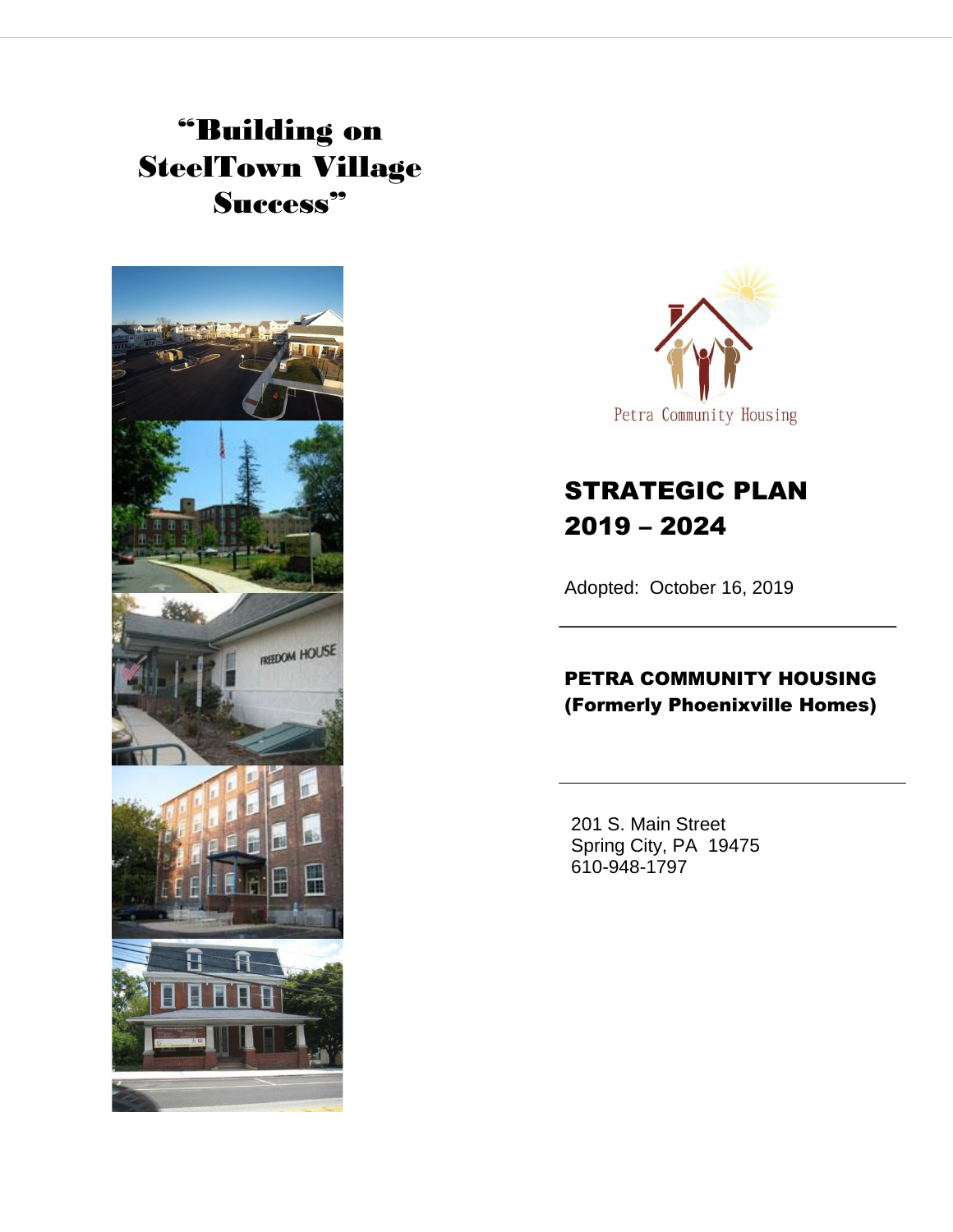#### **Petra Community Housing | Strategic Plan 2019 - 2024**

| <b>TABLE OF CONTENTS</b>                                                                                        | $\overline{2}$ |
|-----------------------------------------------------------------------------------------------------------------|----------------|
|                                                                                                                 |                |
|                                                                                                                 | 3              |
|                                                                                                                 | 3              |
|                                                                                                                 | 4              |
| Evaluation Process following SteelTown Village Project                                                          | 5              |
|                                                                                                                 | 5              |
|                                                                                                                 | 6              |
| Organization Lessons Learned (Alberta Alberta Alberta Alberta Alberta Alberta Alberta Alberta Alberta Alberta A | 8              |
|                                                                                                                 | 10             |
|                                                                                                                 | 11             |
| Goal 1: Develop new Affordable Housing with Community Impact                                                    | 11             |
| Goal 2: Improve Property Management Infrastructure                                                              | 12             |
| Goal 3: Establish Board Championed Community Partnering                                                         | 12             |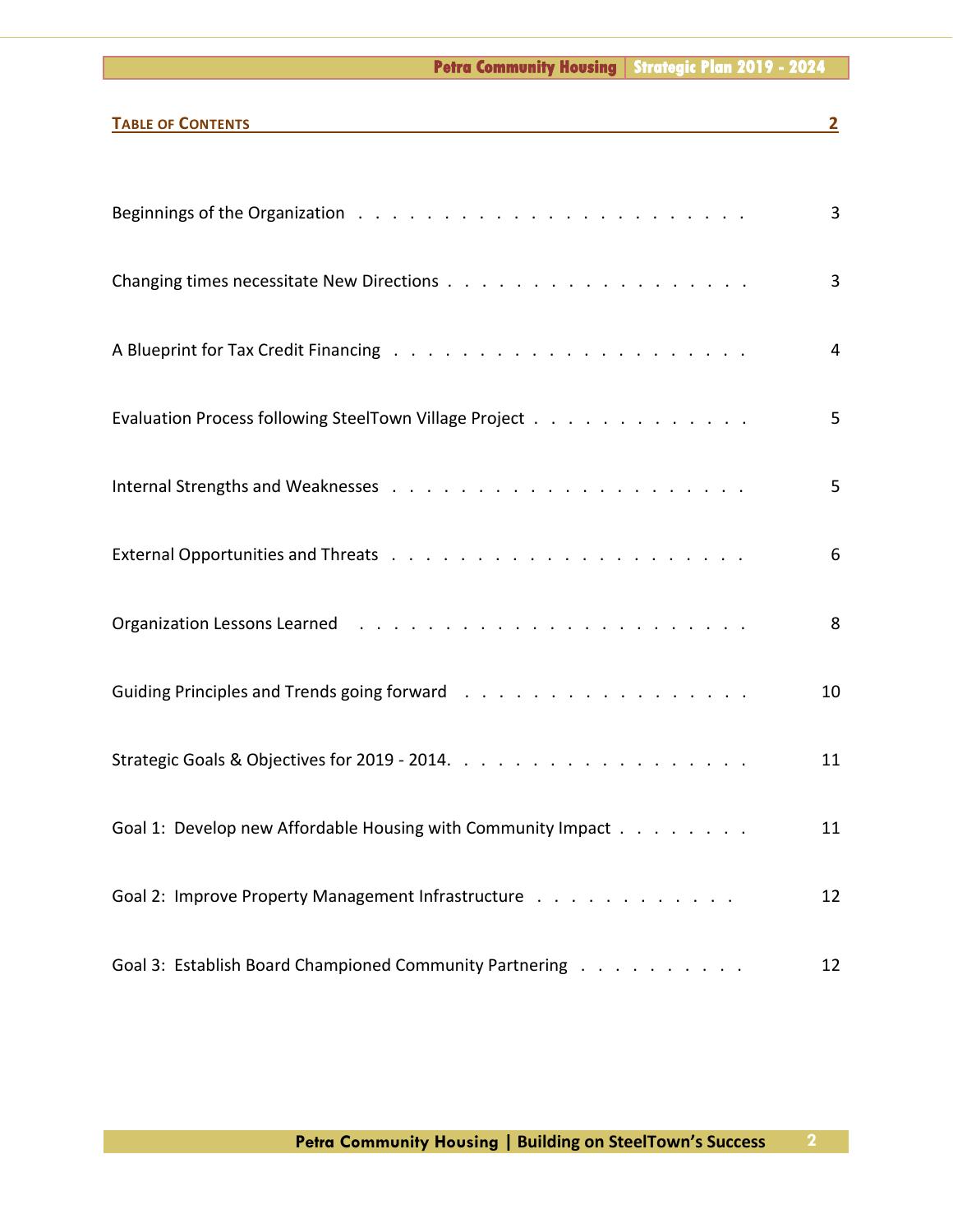#### **Beginnings of the Organization**

Petra Community Housing, formerly Phoenixville Homes, was founded in 1994 by the Greater Phoenixville Area Council of Churches to create needed housing affordable to low income persons. The first projects helped homeowners refurbish existing homes. Having proved its capabilities, Montgomery County and Chester County both recognized this IRS approved charitable organization as a certified Community Housing Development Organization (CHDO) and consequently provided federal HOME operating funds purpose of developing affordable housing. The corporation then renovated and resold single family homes to 40 low income first time home buyers from 1997 to 2012. Additionally, a William West endowment was created to support the development of affordable single family homes.

In order to also aide seniors and persons with disabilities, the organization utilized federal Department of Housing and Urban Development (HUD) funds to renovate three former factory buildings between 2000 and 2006. In the process, Phoenixville Homes became the property manager for the 58 unit Flag House and the 62 unit Bard Complex in Spring City both being for elderly only and the 19 unit Freedom House in Royersford for persons with disabilities. At completion, a new board of directors for each project had to be formed; a separate IRS recognized charitable organization functioning as the project owner.

#### **Changing Times necessitate New Directions**

During strategic planning in 2009, the organization decided to be focused as a regional developer of rental housing. Two years later the organization accordingly changed its name to Petra Community Housing (Petra) to reflect its wider mission. During this period, Chester and Montgomery Counties indicated that future Petra projects could only be for affordable rental housing. The Petra endowment was therefore revised to support rental housing development.

Due to heightened concerns associated with very low income persons and veterans returning from military service, HUD since 2012, placed greater emphasis on assistance to the homeless and veterans while eliminating or reducing funds for housing construction. Both Chester and Montgomery Counties also decided Petra was expected to produce new units every year in response to new requirements associated with HOME program and CHDO funding.

To meet this new challenge, Petra utilized Capital Access to study how Petra could best accomplish its mission. The Board endorsed the recommendations of Capital Access that are as follows:

- 1) make its property management administration efficient by relying more on technology with written operating procedures,
- 2) raise funds to create a new staff position in support of the Executive Director's efforts to develop housing, and
- 3) pursue a large scale project funded by the Low Income Housing Tax Credits (LIHTC)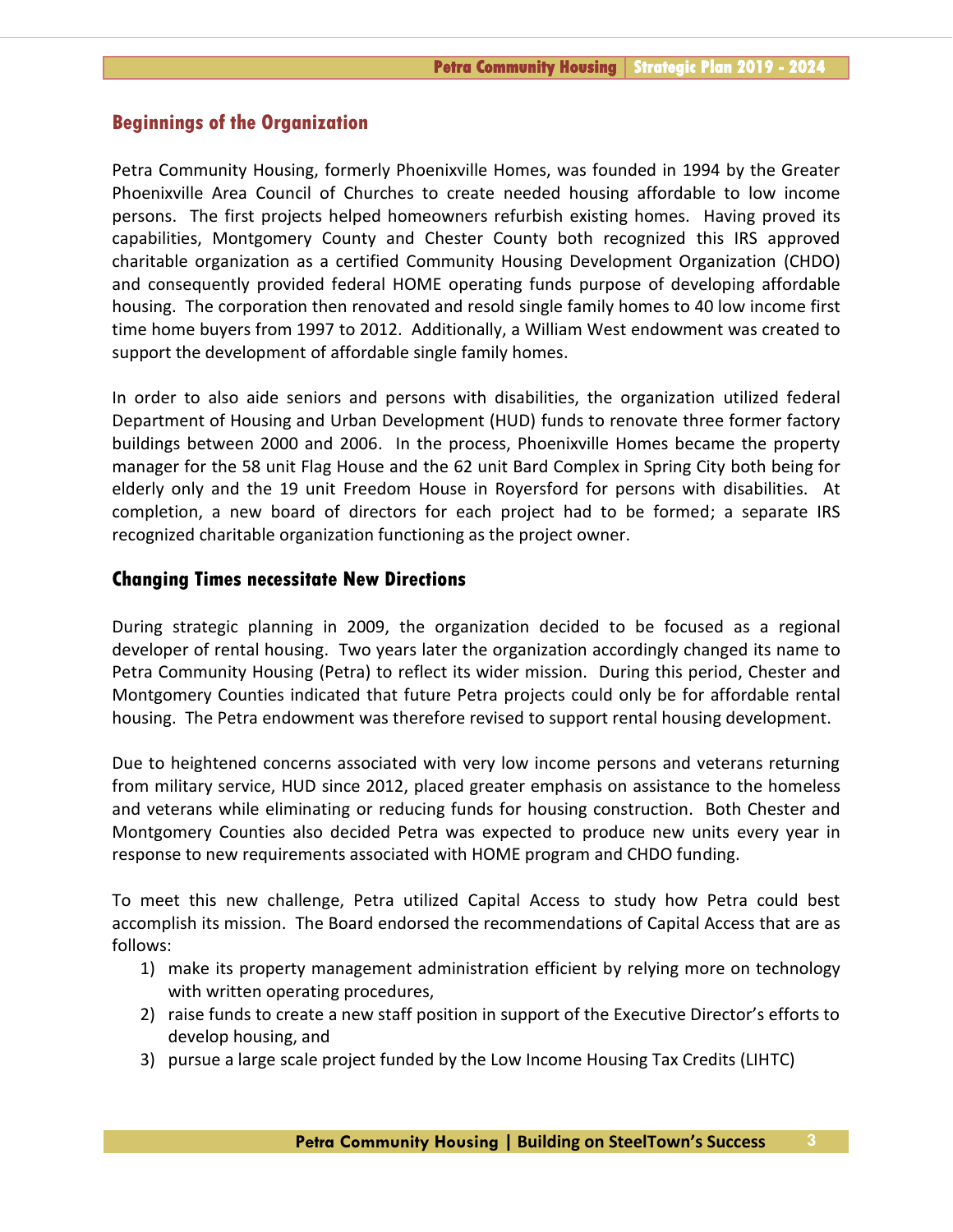In January 2013, during a Petra strategic planning analysis, it was predicted that the HOME operating funds from Montgomery County would cease due to HOME annual production requirements. Unable to develop new units annually in both counties due to its limited staff capacity, Petra completed its Schwenksville project consisting of two apartments in 2015 and turned its attention solely to Chester County for potential new CHDO related projects.

#### **A Blueprint for Tax Credit Financing**

Due to the loss of Montgomery County operating funds, a Petra Strategic Plan entitled "A Blueprint for Success" consisting of the following objectives:

- 1) Cease the ineffective fund raising efforts that were unable to provide the Executive Director with a housing development assistant;
- 2) Reassign existing staff duties in the wake of departures in the last few years of very capable staff members by centralizing administrative operations, creating crossover duties between departments, and thereby achieve greater efficiencies;
- 3) Create a new housing development in Chester County utilizing LIHTCs and the perceived ability to pay for pre-development costs from foundations and angel investors;
- 4) Generate developer fees deriving from the aforementioned LIHTC project to close the operating fund gap, and provide a significant increase to the endowment; and
- 5) Utilize the same mission statement, and core values contained in the 2012-2015 Petra Strategic Plan with an updating of the same four primary goals.

In 2015, Petra purchased a 3.2 acre brownfield site in Phoenixville by borrowing from the William West endowment to create general occupancy housing using 9% LIHTC financing. With financial support from Chester County, the Pennsylvania Housing Finance Agency (PHFA) and the Phoenixville Community Health Foundation (PCHF), and rental assistance vouchers from the Housing Authority of Chester County (HACC), the following occurred:

- In 2017, Petra accomplished what is never supposed to happen; PHFA awarded 9% LIHTC to Petra for SteelTown Village in its first ever attempt for tax credits;
- SteelTown Village was rated the highest of all projects outside a major urban area due to its residual property value, benefit to large families, military service veterans, persons with permanent disabilities and associated site amenities;
- Despite a \$1.5 Million fire loss that occurred May 2, 2018 at the mid-point of construction, SteelTown Village achieved substantial completion November 30, 2018;
- Without the funds to cover the cost exposure liability of an experienced public adjuster, Petra staff adjusted the insurance claim with all requested funds paid by August 2019;
- Due to financially harmful rent-up delays associated with a PHFA required property management mentor, PHFA allowed Petra to be the sole property manager;
- Full rent-up occurred in December 2018 thereby enabling the scheduled release of equity installments from the tax credit investor to developer fees; and
- Items numbered 2 through 5 above in the prior strategic plan "A Blueprint for Success" were all accomplished.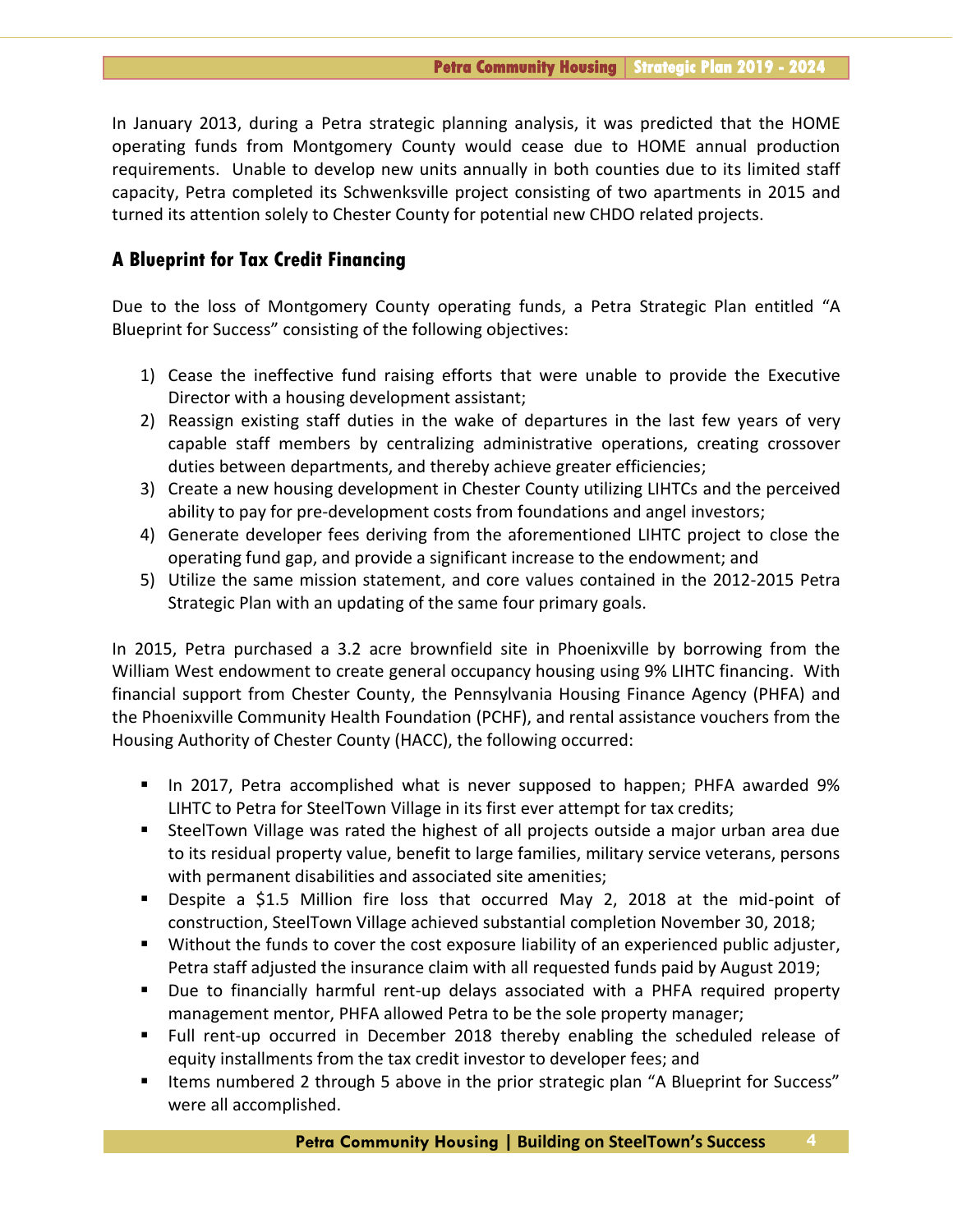#### **Evaluation process following SteelTown Village Project**

To evaluate the status of the organization, a brief review of the history of the organization was undertaken as part of the 2019 strategic planning process. The status of housing projects now managed and under development is as follows:

|                                    | Primary                  |                             |              |
|------------------------------------|--------------------------|-----------------------------|--------------|
|                                    | <b>Development</b>       |                             | Rental       |
| Development                        | <b>Funding Source(s)</b> | <b>Status</b>               | <b>Units</b> |
| Spring City Elderly (Flag House)   | HUD Sec. 202             | Placed in Service July 2000 | 58           |
| Freedom House                      | <b>HUD Sec. 811</b>      | Placed in Service Jan. 2002 | 19           |
| <b>Gruber Mills (Bard Complex)</b> | <b>HUD Sec. 202</b>      | Placed in Service Nov. 2006 | 62           |
| <b>Hopkinson House</b>             | HOME, Co. HTF            | Placed in Service Feb. 2014 | 2            |
| <b>SteelTown Village</b>           | 9% LIHTC, fed. HTF,      | Placed in Service Nov. 2018 | 48           |
|                                    | Bank Loan,               |                             |              |
|                                    | HOME, PA Disabled        |                             |              |
| Paradise Place                     | CDBG, PA Disabled        | Municipal approval pending  | 9            |
| <b>Total Rental Units</b>          |                          |                             | 198          |

With the SteelTown Village fire claim being completed in August 2019 and Petra now in receipt of sufficient developer fees to consider financing a new project, the Petra Board and staff embarked on a process of strategic evaluation. After a brief review of the organization's history (as described above), this evaluation process consisted of analyzing:

- 1. Strengths, Weaknesses, Threats and Opportunities (SWOT);
- 2. Trends impacting the organization; and
- 3. Lessons Learned.

#### **Internal Strengths and Weaknesses of the Organization**

The internal Strengths and Weaknesses of the organization are summarized as follows:

| <b>Strengths</b>                                 | <b>Weaknesses</b>                          |
|--------------------------------------------------|--------------------------------------------|
| <b>Staff Expertise/Cross Training</b>            | Limited Staffing Prospects/Too few Staff   |
| Team Learning & Decision Environment             | Lack of PR/Exposure/Limited Branding       |
| Determination to Succeed with excellent Partners | Inadequate Written Procedures & IT Systems |
| Property Assets, No Debt & Endowment             | <b>Excessive demands on Staff Time</b>     |

With the completion of the SteelTown Village project, Petra Community Housing is undergoing significant growing pains due to its success. By accomplishing a tax credit funded development, the sophistication and level of compliance reporting is much greater than with the prior properties created with HUD funding. Strengths therefore include staff expertise to finance housing developments, the quality of the developed properties, and the resulting cash balance of the organization as well as Petra's reputation for creating a strong development team.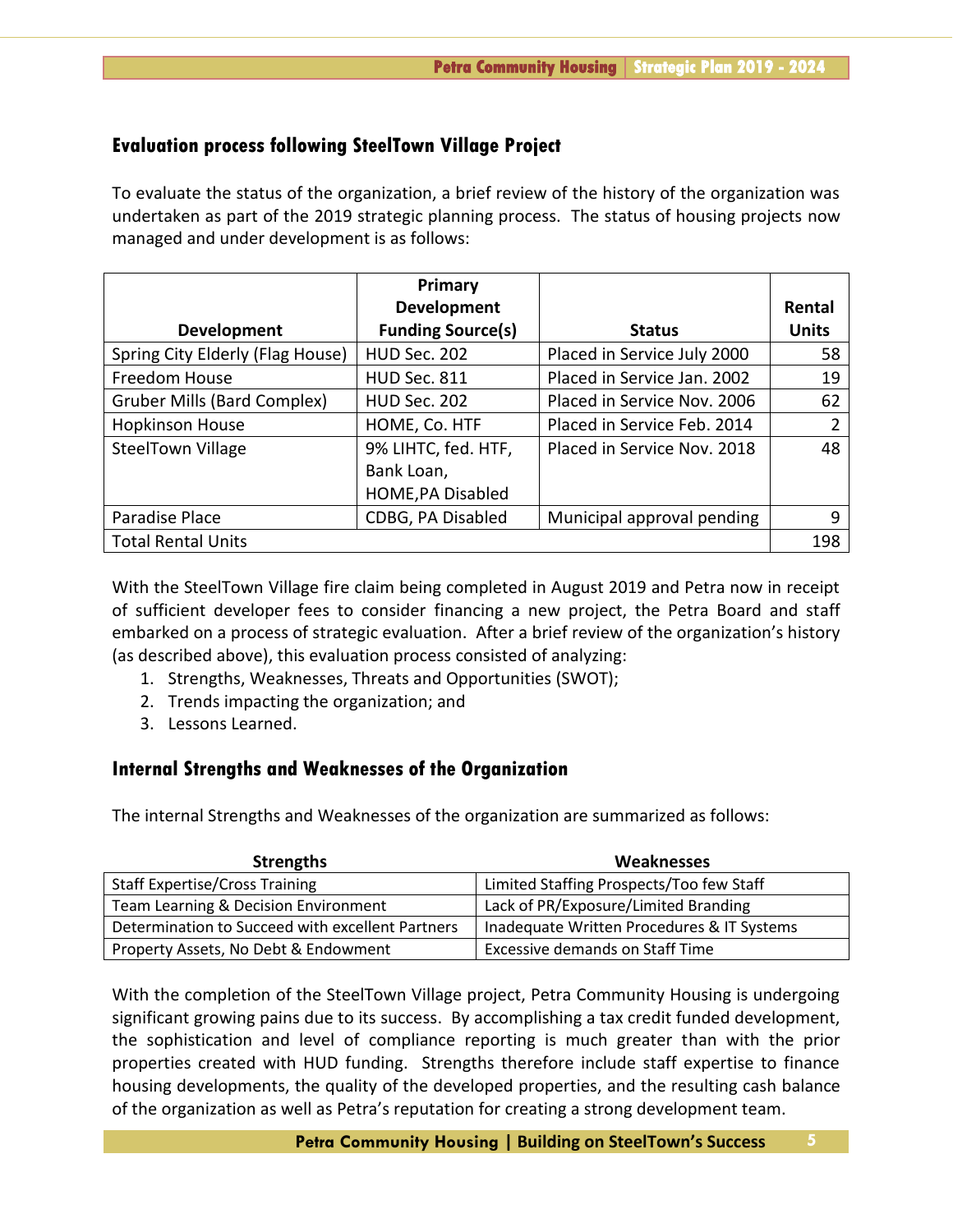The effort to develop SteelTown and its continuing compliance requirements has however exposed the weaknesses of insufficient staffing and inadequate administrative infrastructure to properly support the staff. Existing staff tasked with developing properties are spread too thin to perform additional duties previously provided such as public relations and grant writing. In response the Board in April 2019 approved the hiring of a full time person to assist in the Finance Office; enabling both the Finance Administrator and Housing Operations Assistant to allocate more of their time to duties separate from financial accounting.

Another weakness has been the lack of a complete set of property management policies and procedures easily accessible to all staff. Great strides were made in 2018 and 2019 by jettisoning three different software programs for property management that could not work with each other in favor of one program. To fully utilize this new software platform and streamline administration, we need to institute additional procedures and have reference guide Site Binders readily available.

Another significant weakness is the infrastructure to support facilities Information Technology (IT). Our computer and related equipment (i.e. routers, cameras, phones, doors) are high quality however they do not operate on a reliable basis. As we add satellite offices such as SteelTown Village it is taking more than six months waiting for our multiple IT vendors to "get the bugs out" and as one problem is solved a new one occurs. Instead of relying on our Facilities Coordinator to be an IT problem solver, we need to pay higher fees and obtain a full service IT vendor as our Facilities Coordinator has many other issues needing attention.

A remaining facilities support weakness is the lack of a broadly skilled general maintenance staff. Due to the job market and the available job pool, Petra is under staffed. To overcome this weakness, we need to rely on specialty vendors such as HVAC, landscaping, carpeting and painting to cover production shortfalls associated with apartment turnover or scheduled preventative maintenance. Until the job market changes and new staffing options are available, we need to have nearby vendors able to provide quality facilities maintenance support on a timely basis.

#### **External Opportunities and Threats to the Organization**

| <b>Opportunities</b>                            | <b>Threats</b>                          |
|-------------------------------------------------|-----------------------------------------|
| LIHTC development with significant staff effort | Litigation in opposition to mission     |
| Funding from County & Foundation partners       | Shrinking non-LIHTC funding sources     |
| Health to Housing Initiative                    | Strong reliance on few staff            |
| Key Development Partners ready for new venture  | Growing sense of entitlement in society |

The external opportunities and threats to the organization are summarized as follows: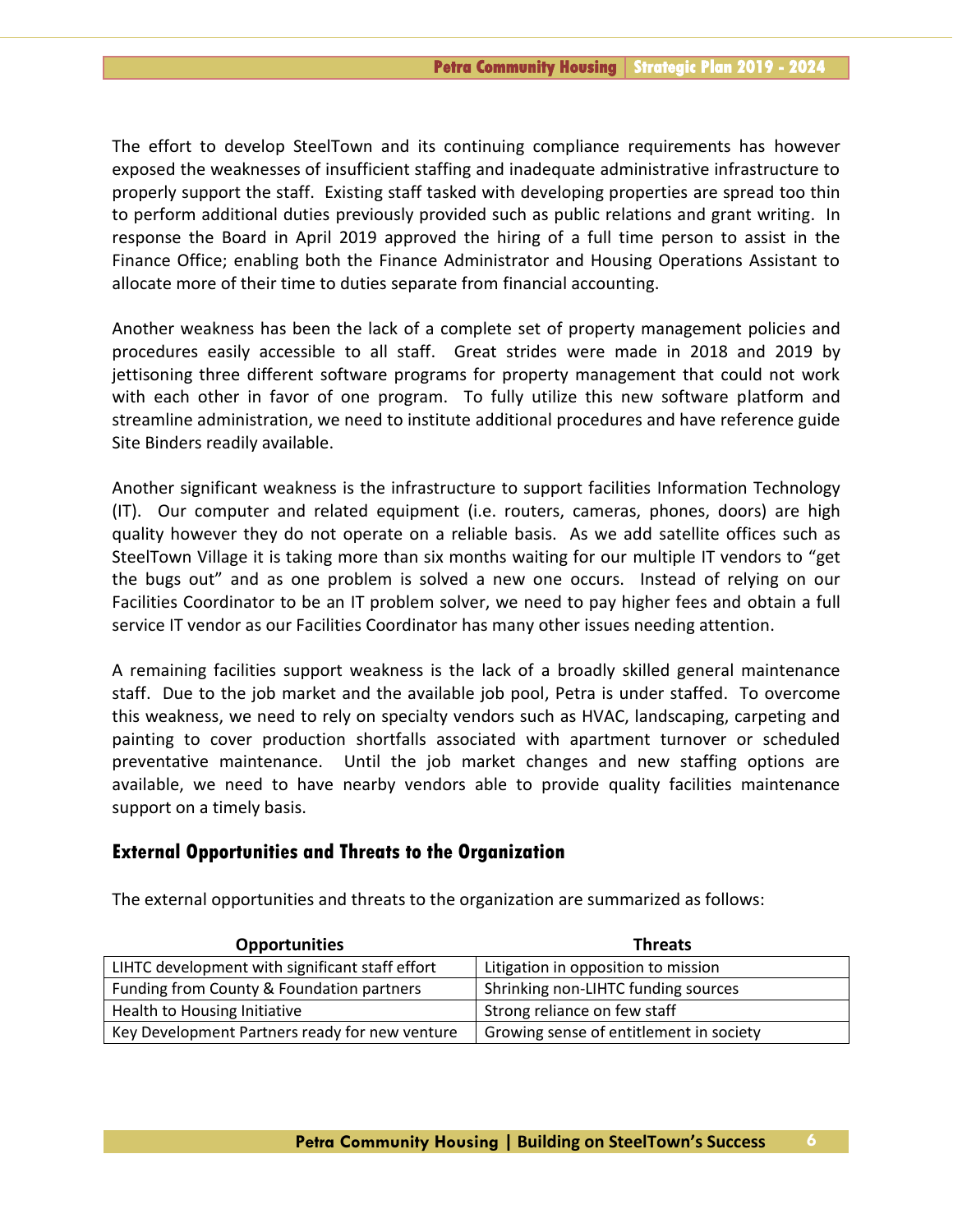The ability of Petra to obtain 9% tax credits on its very first attempt to do so cannot be understated. The usual track record for experienced tax credit developers is to get approval by its third attempt and the pre-development cost for the first application for tax credits typically costs several hundred thousand dollars to the developer. In the process of developing SteelTown Village, Petra now has an excellent reputation in the housing industry and is in demand from others asking to join the development team for a new project.

Financing a 9% Tax credit deal is however quite difficult. For the SteelTown project in round numbers, the total project was \$14 M which generated \$10 M of cash equity from the tax credit investor with \$2 M provided by a private bank loan leaving a \$2 M financing gap. To keep the developed housing affordable to the low income tenants, a bank loan in excess of \$2 M would have made the project infeasible. Private bank financing terms without grant subsidies make market rate and luxury housing feasible, not affordable housing.

Every affordable housing deal must close a subsidy gap. The typical source to fill this gap is with government assistance as in the case with SteelTown Village. The only variation on this typical deal is for a nonprofit developer such as Petra to obtain some grants from foundations which was accomplished twice for Petra developed projects. The new threat is that government gap funding sources previously available a year ago are now: 1) being diverted to other types of financed developments,2) eliminated entirely, or 3) available with new restrictions. Although a 9% tax credit deal makes it possible to carry out the organization's mission, the competition for available credits is becoming more intense as gap funding sources shrink.

A promising new source of gap financing could come from hospitals. As the insurance industry places greater emphasis on successful outcomes, studies are showing that a very significant factor in the long term success of that medical treatment is the quality of the housing the patient returns to. Additionally, foundations are increasingly requiring their applicants to provide outcome based "logic model" analysis in the funding request to show the likelihood of success. It is presumed therefore that significant opportunities exist to create new sources of gap financing if new partnerships with foundations and hospitals can be forged to take a holistic approach to development of permanent affordable housing.

An increasing threat to successful property management is the sense of entitlement that is exhibited by applicants to affordable housing. Fair Housing laws require the same standard of consideration for all and "protected classes" have been established to further safeguard against housing discrimination. An additional related threat to property management is that the preponderance of persons suffering from clinical mental illness reside in private housing, not institutions. To comply with Fair Housing, the landlord cannot ask if the applicant has a disabling condition and some applicants "act up" after obtaining tenancy claiming they have a mental condition allowing bad behaviors. The remedy for these situations continues to be strict enforcement of the lease based on comprehensive written policies and procedures along with strong crisis intervention partnerships with service support agencies.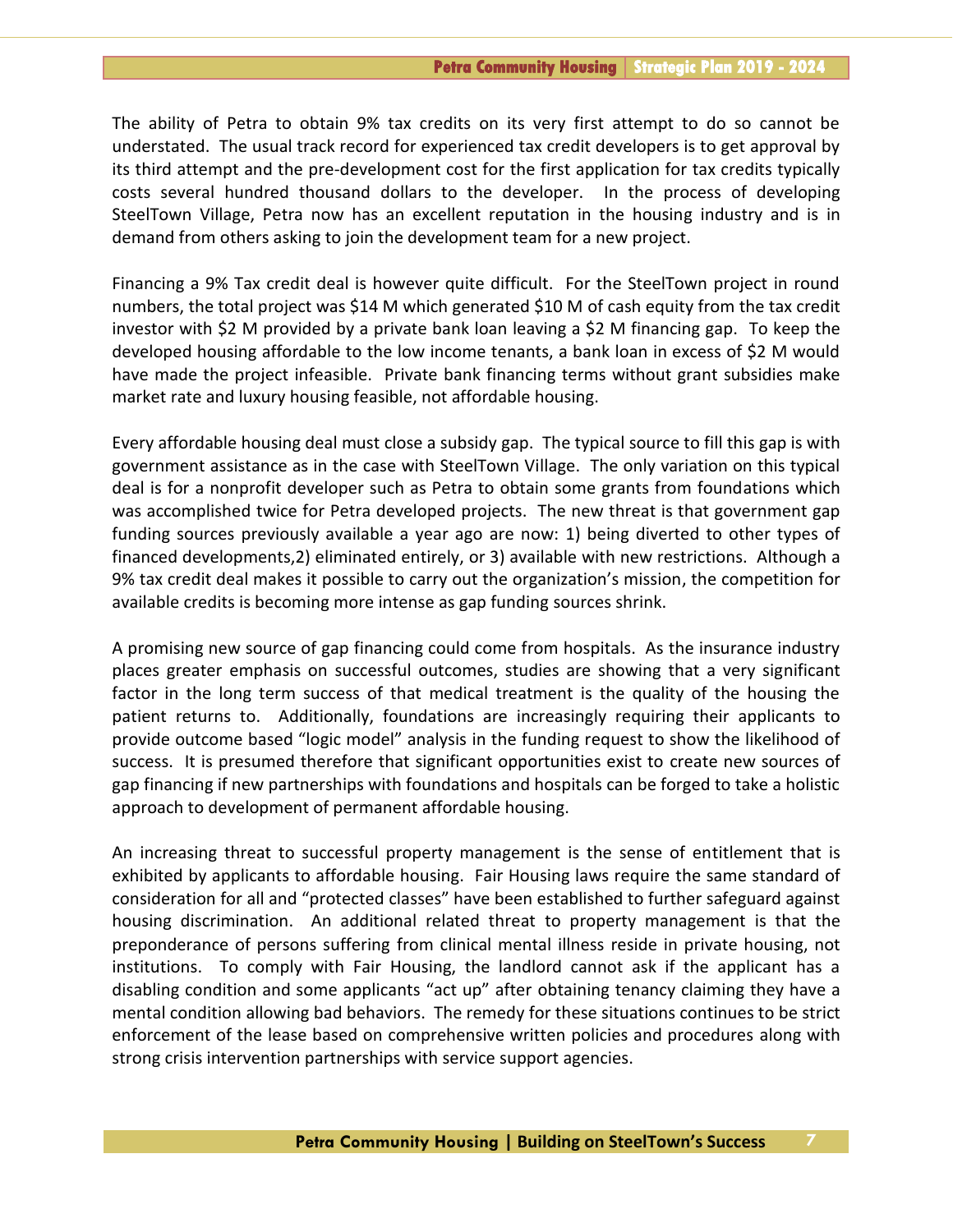A remaining threat to any proposed development or managed property is the increasing constant presence of litigation due to the propensity of many to solve problems through the courts. Legal action has been taken against Petra claiming exclusive rights of use to Petra property and a lawsuit initiated years after the alleged incident. There is no substitute to rigorous written property management and property acquisition procedures.

#### **Organization Lessons Learned**

Petra Community Housing is essentially two organizations in one; a Property Developer and also a Property Manager. The staff skillset for these functions is different and if the development is well financed, designed and built, it significantly make the duties of the property management staff easier. The IRS 501 (c) (3) designation of Petra as a charitable organization is based only on its ability to function as a Property Developer. The HOME funding and CHDO designation of Petra (required in its by-laws) is based solely on Petra's performance as a Property Developer. If Petra can operate as a Property Manager in a cost effective manner, property management fees can support Property Development and thereby the role of property management supports the mission of affordable housing development.

The core administrative staff is continually in a state of dynamic tension between **Property Development** and **Property Management**. Maintenance and resident service staff typically provide only property management support. If the staff performing property development is redirected to **Fund Raising** duties, property development efforts cease, and the organization stagnates. Studies typically indicate that at least 20% of the organization's resources must be spent on **Research and Development** (R&D). If the staff assigned to property development cannot spend at least 20% of their combined time on R&D, but instead are tasked with fund raising or property management, the organization will exhaust its financial reserves, have to jettison staff and concentrate solely on property management.

The history of SteelTown Village bears out this need to allocate sufficient resources to R&D. As Petra was about to begin construction on SteelTown Village, the Finance Administrator was hired. This action accomplished objective no. 1 the Blueprint for Tax Credit Financing since the Finance Administrator functions as the Development Assistant to the Executive Director. The person in this position however was never able to fully perform this role as they also performed too many tedious accounting functions. Recognizing this situation, the board authorized the hiring of a Finance Assistant who is to begin work in September 2019 and thereby enable the Finance Administrator to support the Executive Director in new property development.

| <b>Property Management</b>                        | <b>Property Development</b>                          |
|---------------------------------------------------|------------------------------------------------------|
| Limit the no. of government voucher holders       | Developer to select all partners inc. subcontractors |
| Aggressively enforce lease w/ standard procedures | Develop with PILOT prior to occupancy                |
| Disabled hsg. management easier than family       | Know your neighbors before you build                 |
| Resident Bd. Directors for appeals committee      | Monitor compliance throughout process                |

Based on this backdrop, lessons learned are as follows: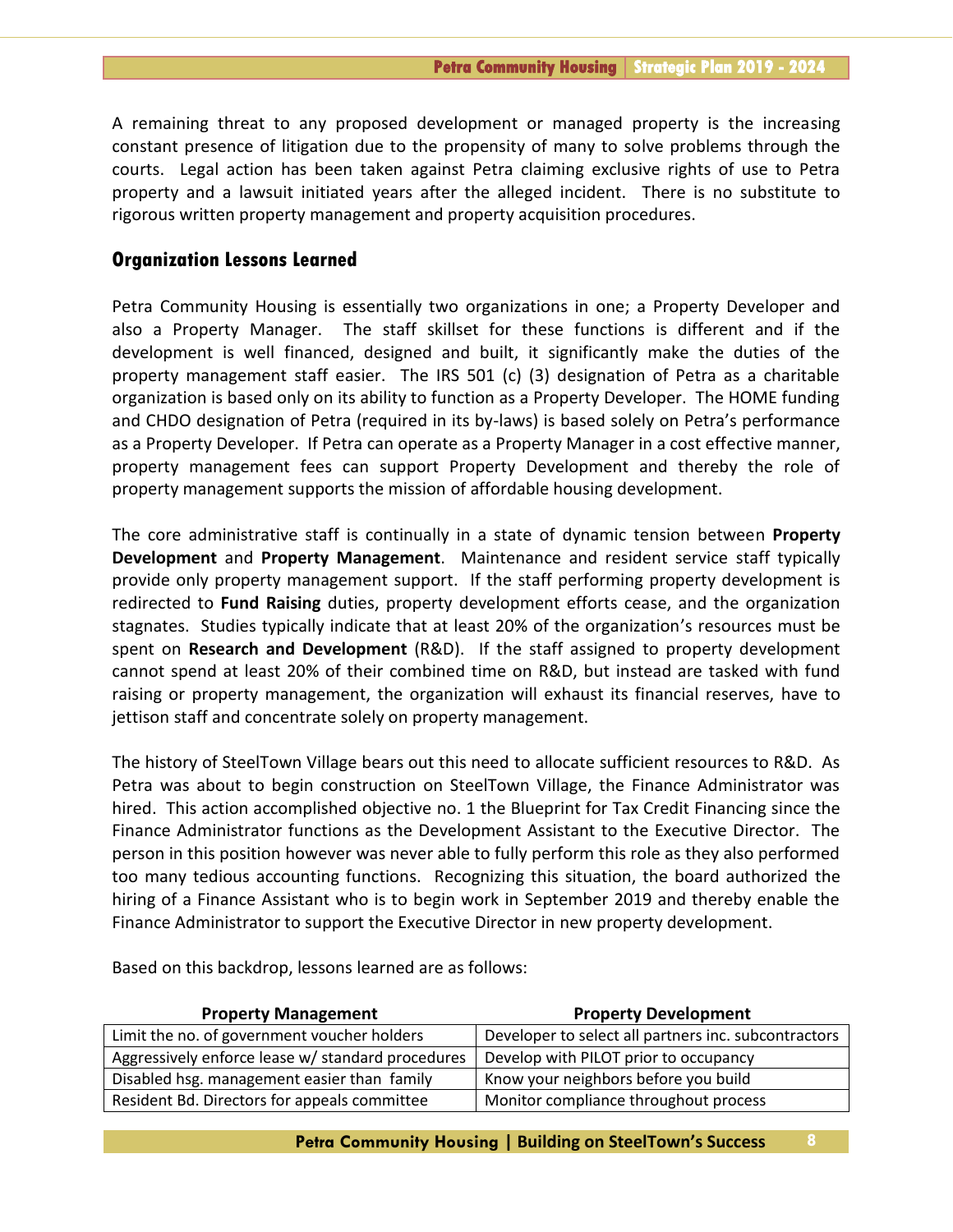The rent-up of SteelTown Village (STV) provided many lessons for the organization. Due to changes in society already cited in external threats to the organization, a much greater level of effort for property management was necessary than originally planned for.

Case in point, the Petra Operations Coordinator serves as the Property Manager for STV, and sufficient time has not been allocated to non-STV duties. To create cost effective property management, both the Executive Director and the Operations Coordinator have had to "change the culture" at STV making tenants more accountable. Nine months after initial lease-up, the tenant issues at STV have started to lessen, as the desired culture takes hold.

Additionally, the STV Resident Services Coordinator is now operating in many respects as the assistant to the Property Manager thereby improving property management efficiencies. It has also become evident that tenants chronically unemployed often present an attitude of entitlement. Lessons learned are that Petra must strategically limit the number of rental assistance vouchers in new projects, Resident Services staff needs to closely support the efforts of property management, and strict written lease enforcement standards are essential.

In recent years, it has been observed that tenants and prospective housing applicants are more likely to appeal decisions contrary to their liking. If the matter is a lease violation notice, it has worked well to allow an appeal to the Executive Director if it is made in a timely manner. For a housing prospect to appeal a denial of the application, the best arrangement is not to rely on a professional arbitrator (without a vested interest in the outcome), but instead rely on all the directors on the Petra Board who are also existing Petra residents as the appeals committee.

The remaining property management lesson is the high level of difficulty associated with tenant families as compared to single person households. Although Petra obtained extra points in consideration for the tax credit award to STV due to the many large family apartments (11 0f 48 units being 3-bedroom), it is too difficult for Petra to manage these units until there is first a comprehensive set of written property management policies and procedures already in place.

Property development lessons essentially relate to a higher level of control over the development process. As developer, Petra must be able to:

- 1. Have authority over who the general contractor chooses as subcontractor. Everyone on the construction team must be strongly inclined to be a team member, and support our Section 3 hiring and minority participation goals and standards. Relying on the general contractor for this compliance and coordination alone is not satisfactory.
- 2. Have authority over the entire design team. Each professional on the design team must report to the developer. This makes design decisions more integrated and causes construction problem solving to be more streamlined.
- 3. Thoroughly investigate the potential for conflicts with neighbors to the prospective site.
- 4. There is no substitute for knowing what the property tax assessment will be before finalizing the operating budget. A Payment-In-Lieu (PILOT) should be in place as soon as possible in the development process.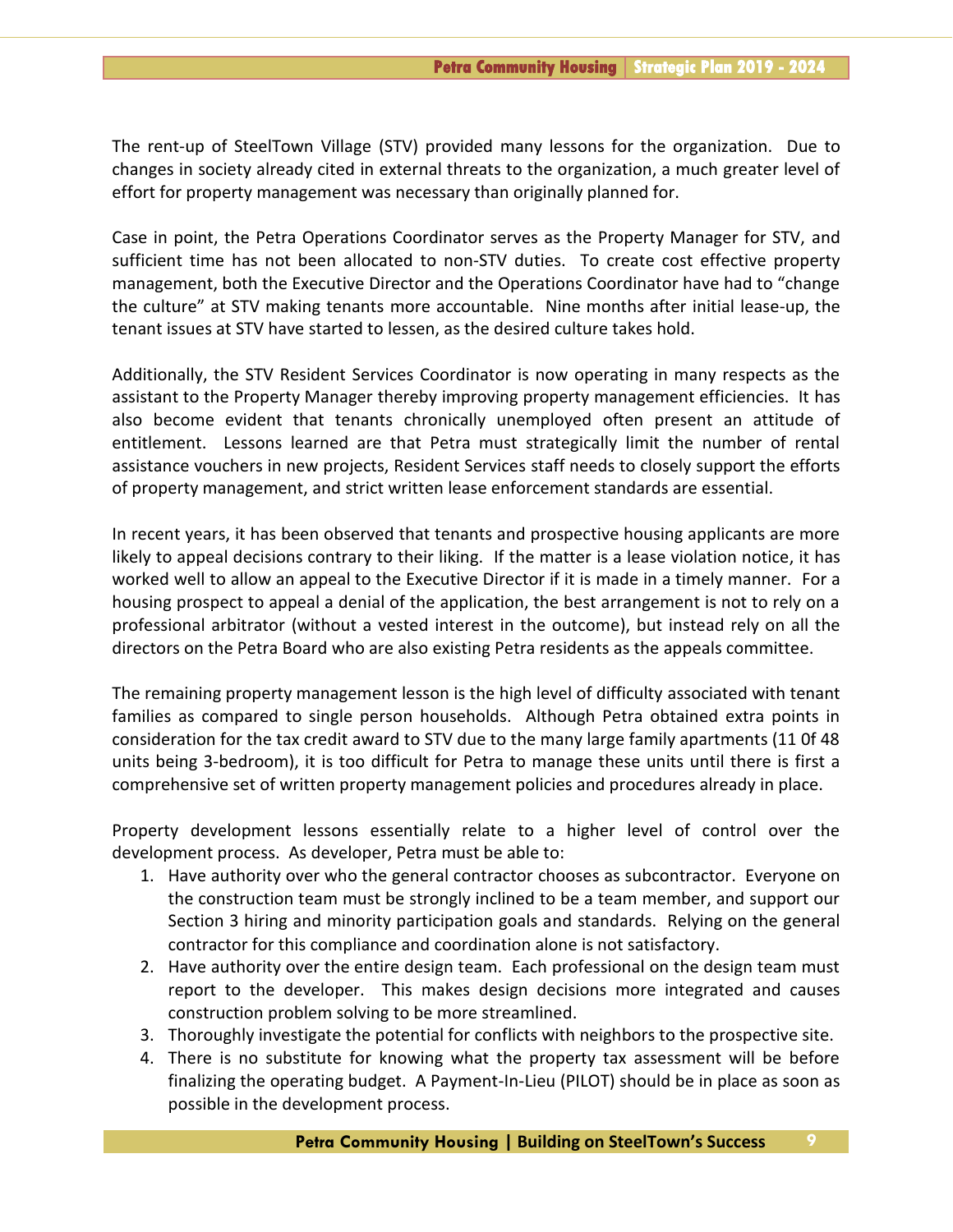#### **Guiding Principles and Trends going forward**

Predicting the future as best we can, trends we see consist of:

- 1. Competition among developers for 9% LIHTC will only increase however the rewards for a successful application are great. Although 4% LIHTC is not nearly as competitive, the financing gap is much greater than for a 9% deal and that makes it likely unattainable for a new construction project. As the existing Petra managed properties are not in need of refinancing at this time with 4% tax credits, a 9% deal is attainable if:
	- Mixed income (market rate with low income) housing is created
	- Residential with supporting commercial development is explored
	- Cutting edge building construction technologies are incorporated
	- Housing is provided for the most needy
- 2. Society no longer has large mental institutions and is now supportive of the plight of persons with permanent mental health disabilities residing in private housing.
- 3. Demand will increase for permanent affordable housing for vulnerable (permanently disabled, low income and elderly) persons.
- 4. The potential for the medical community to invest in permanent affordable housing that improves their bottom line will continue to increase.
- 5. Use of the logic model will become more predominant with funders.

To maintain the right culture for the organization, the following principles shall continue to guide the organization:

| <b>Mission Statement</b>                                                                                                            | <b>Core Values Statement</b>                                                                                                                                                          |
|-------------------------------------------------------------------------------------------------------------------------------------|---------------------------------------------------------------------------------------------------------------------------------------------------------------------------------------|
| <b>Strengthening communities by creating</b><br>affordable housing and empowering our<br>residents for a quality living experience. | <b>Petra Community Housing is driven by:</b><br><b>Affordable Quality Housing</b><br><b>Building Partnerships</b><br><b>Innovative Thinking</b><br>$\bullet$<br><b>Community</b><br>O |
| <b>Vision Statement</b><br>We strive to see all nersons, with or without disabilities, obtain affordable housing with a             |                                                                                                                                                                                       |

**We strive to see all persons, with or without disabilities, obtain affordable housing with a high quality of life.**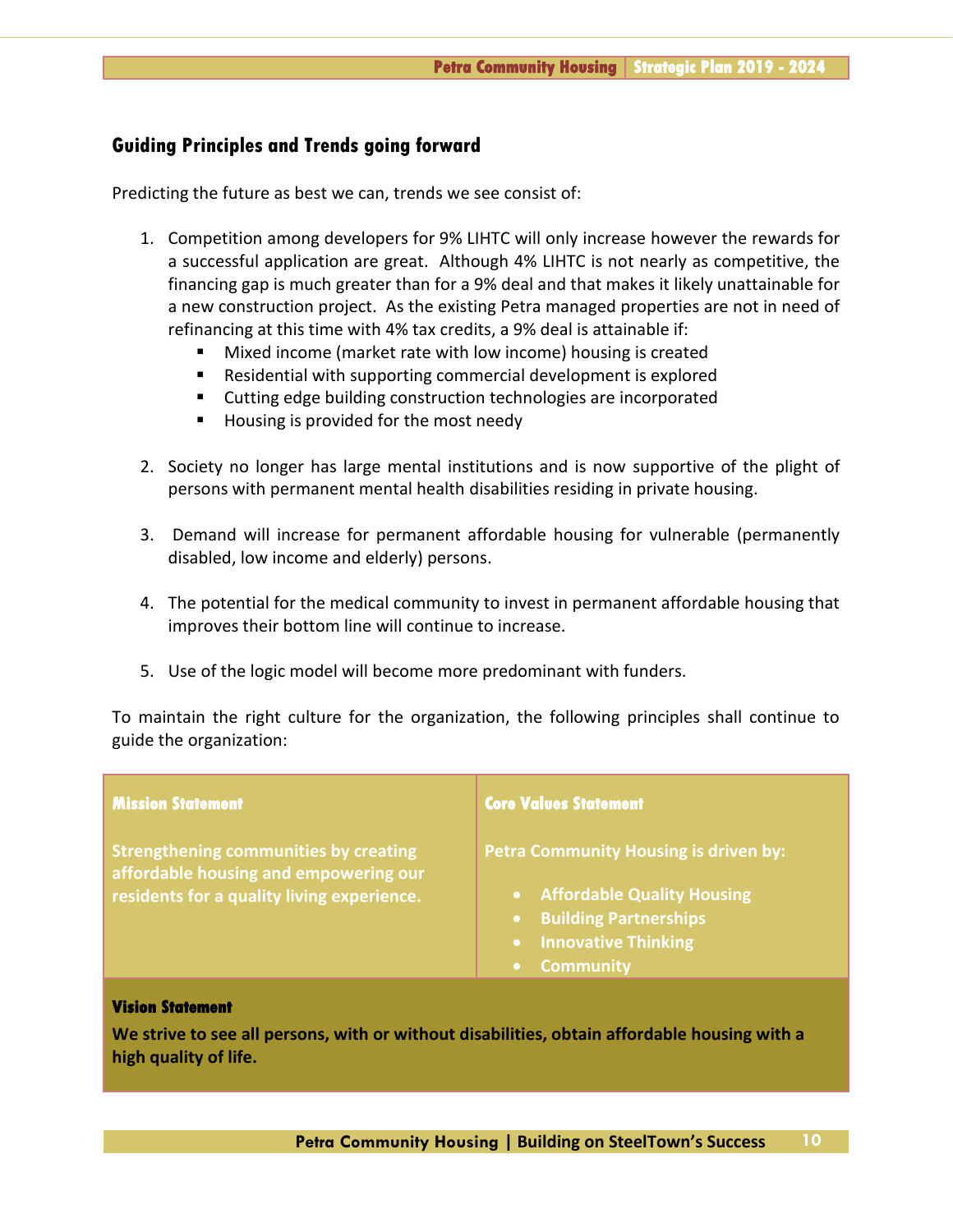#### **Strategic Goals & Objectives for 2019 - 2024**

To carry out this strategic plan also known as "Building on SteelTown Village Success", the following three goals have been adopted for the 2019-2024 period:

| Goal 1 | Develop new Affordable Housing with Community Impact   |
|--------|--------------------------------------------------------|
| Goal 2 | <b>Improve Property Management Infrastructure</b>      |
| Goal 3 | <b>Establish Board Championed Community Partnering</b> |

#### **Goal 1 Develop new Affordable Housing with Community Impact**

The above SWOT analysis, Lessons Learned review and the Trends analysis research, tell us that our next new development must significantly benefit vulnerable populations (i.e. elderly, disabled, homeless, very low income) for us to successfully compete for available funding. Governed by the principle of "strategic calculated risk", Petra is willing to proceed with a new development provided that: 1) the site(s) have sufficient residual value, 2) the development team and local governmental partnerships are strong, 3) we can readily demonstrate an ability to move forward, and 4) the project has significant impact on the community and to the extent possible for persons in abject need.

Petra Community Housing is therefore committed to utilizing it recently generated developer fees to pursue an affordable housing project with the following **objectives**:

- 1. Research the potential to provide affordable housing for vulnerable populations, including the use of governmental rental assistance vouchers.
- 2. Consider strategic set-asides in general occupancy housing and/or a condominium based legal structure within the developed property.
- 3. Actively consider incorporating medical provider investment into the housing project and commercial providers to compliment the residents.
- 4. Incorporate advanced building technologies and mixed income as possible to make a tax credit or similar application highly competitive and support the costs of operating housing that benefits low income persons.
- 5. Formally evaluate goal accomplishment on an annual basis.